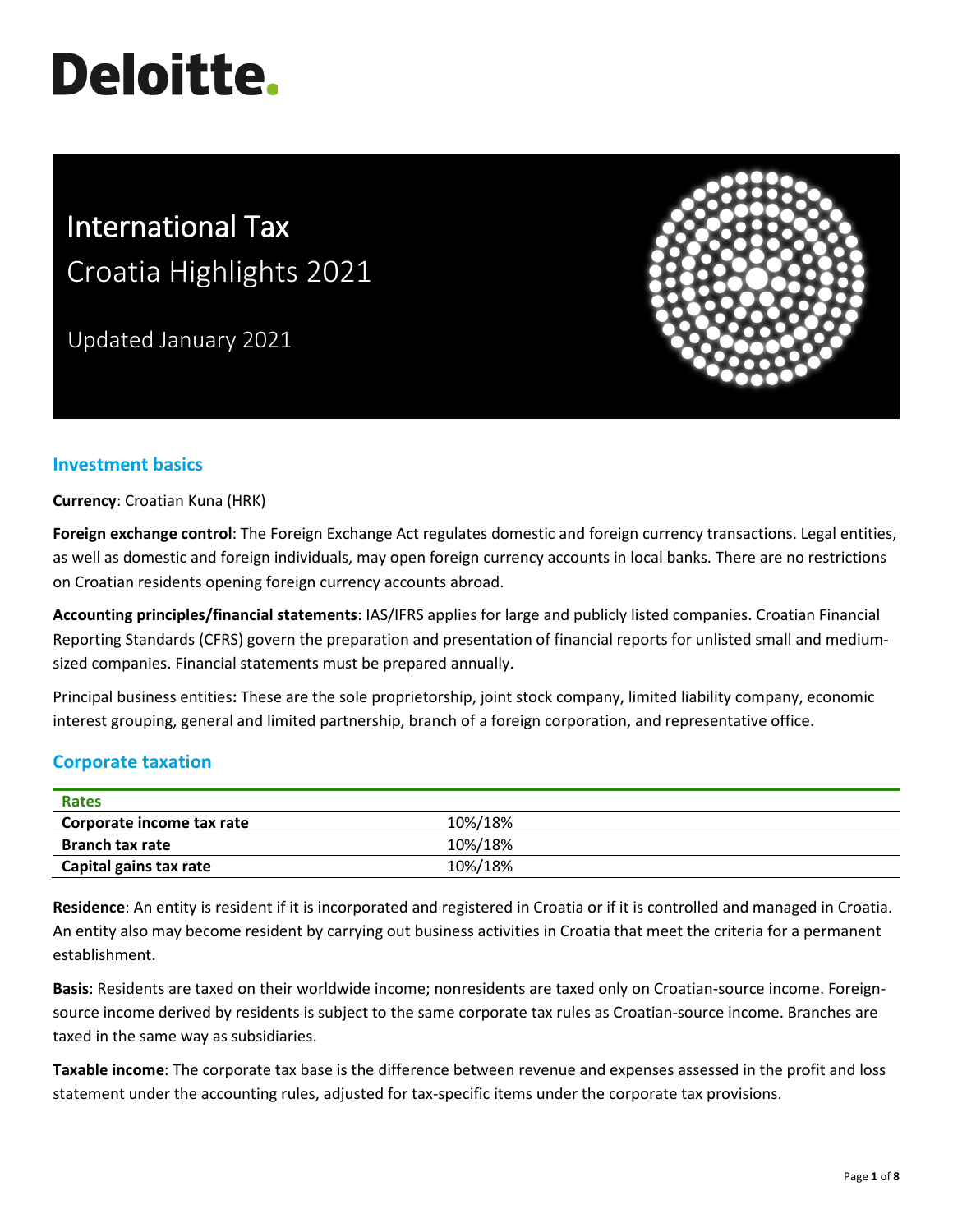**Rate**: The standard corporate income tax rate is 18%, but taxpayers with annual income under HRK 7.5 million are taxed at a rate of 10% (reduced from 12% as from 1 January 2021).

**Surtax**: There is no surtax.

**Alternative minimum tax**: There is no alternative minimum tax.

**Taxation of dividends**: Dividend income is not subject to corporate income tax in Croatia. However, dividends are subject to withholding tax, except for dividends paid to a resident entity (see below under "Withholding tax").

**Capital gains**: Capital gains are included in taxable income and taxed at the standard corporate income tax rate.

**Losses**: Tax losses may be carried forward for up to five consecutive years. The carryback of losses is not permitted.

**Foreign tax relief**: Foreign tax paid may be credited against the domestic tax liability up to the amount of Croatian tax that would have been payable on the income, provided the taxpayer can produce evidence of the amount of foreign tax paid.

**Participation exemption**: There is no participation exemption.

**Holding company regime**: There is no holding company regime.

**Incentives**: Under the Investment Promotion Act, qualifying companies may be eligible for a 50% to 100% reduction in the corporate income tax rate for a five to 10-year period, depending on the size of the enterprise, the amount of the investment, and the number of new jobs created. Business activities that qualify include manufacturing, development and innovation, business support, and high value-added services. The minimum amount of investment in fixed assets is EUR 50,000 with three new jobs created for micro enterprises, and EUR 150,000 with five new jobs created for small and medium-sized enterprises (SMEs) and large enterprises.

The Ministry of Economy, Entrepreneurship, and Crafts has reintroduced a tax relief incentive for research and development (R&D) activities, which allows a company that is a corporate income taxpayer in Croatia an additional reduction in its corporate income tax base of up to 200% of eligible R&D project expenditure. Cash grants for research and development and innovation (R&D&I) activities also are available through calls for proposals. The funding is intended for the development of new or significantly improved products and services through a company's own, contractual, or collaborative R&D activities. Eligible expenditure includes salaries, depreciation of equipment, contractual research, consumables, and overheads incurred as part of an R&D&I project. Grants for investment in infrastructure and equipment are possible as part of the regional aid. The maximum grant is EUR 7.5 million.

#### **Compliance for corporations**

**Tax year**: The tax year is the calendar year, or any 12-month period approved by the tax authorities.

**Consolidated returns**: Consolidated returns are not permitted; each company must file a separate return.

**Filing and payment**: Croatia operates a self-assessment regime. Corporate tax is payable in 12 equal monthly installments. The tax return must be filed within four months of the financial year end.

**Penalties**: Penalty interest is charged at 5.75% per annum (this rate will be valid until at least 30 June 2021), and penalties range from HRK 2,000 to HRK 200,000. Repeat offenses of the same type result in penalties from HRK 3,000 to HRK 300,000.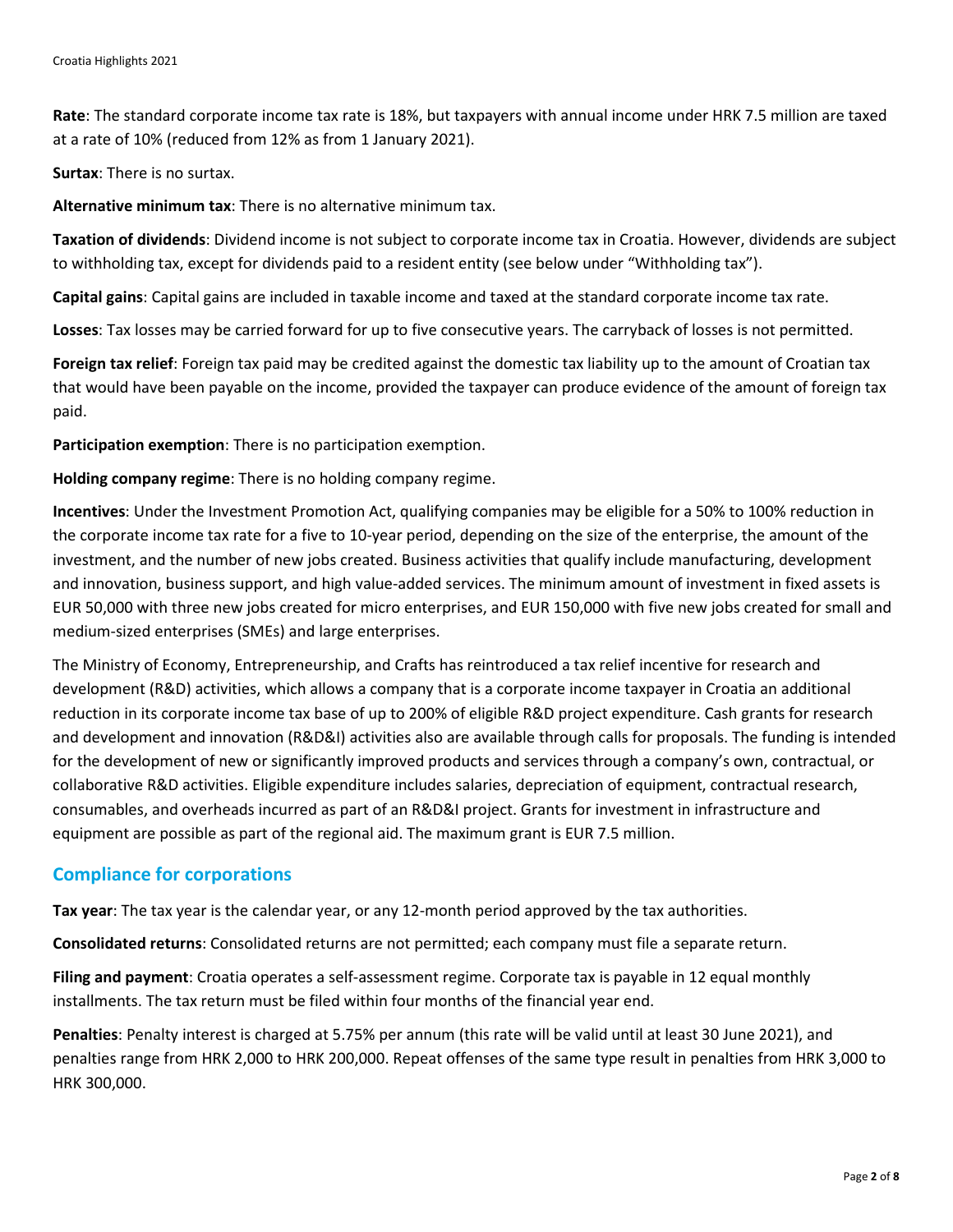**Rulings**: Rulings are available for all future planned transactions. The fee for a ruling ranges from HRK 5,000 to HRK 30,000, depending on the applicant's annual revenue. Once issued, the ruling is binding on both the taxpayer and the tax authorities. Advance pricing agreements are available.

**Other**: Taxpayers may choose a safe haven interest rate of 3% (for 2021) or use a benchmarking analysis (but not both).

#### **Individual taxation**

| <b>Rates</b>               |                   |            |  |  |
|----------------------------|-------------------|------------|--|--|
| Individual income tax rate | Taxable income    | Rate       |  |  |
|                            | Up to HRK 360,000 | 20%        |  |  |
|                            | Over HRK 360,000  | 30%        |  |  |
| Capital gains tax rate     |                   | 0%/10%-30% |  |  |

**Residence**: Individuals are resident if they have a permanent residence or habitual abode in Croatia.

**Basis**: Residents are taxed on worldwide income; nonresidents are taxed only on Croatian-source income.

**Taxable income**: The annual tax base is total income from employment, self-employment, and other income, less personal allowances. Gross income is reduced by the employee's pension contribution payments (20% of gross income). There is a tax exemption for annual income of up to HRK 12,500 derived from temporary/contract work realized by individuals that also have income from a primary employer.

**Rates**: Rates are progressive at 20% and 30%, depending on gross income. Interest on savings accounts is taxable at a flat 10% rate.

**Capital gains**: Capital gains are subject to tax at rates ranging from 10% to 30%, depending on the nature of the transaction. Gains from the sale of tangible or intangible property are taxable at 20% if the property was owned for less than two years. Gains derived from the sale of shares are taxable at a 10% rate; however, gains from the sale of shares (or other financial assets) acquired before 1 January 2016 or owned for more than two years are exempt.

**Deductions and allowances**: Each individual is entitled to a personal allowance of HRK 4,000 per month. The deduction may be further increased for each dependent family member.

Income earned by individuals who are employed or work as a freelancer for a foreign employer not registered in Croatia and who have the status of a "digital nomad" under the new Foreigners' Act is exempt from taxation in Croatia. Income support for the elderly under special regulations (up to HRK 800 per month) is exempt. Costs of vaccination against infectious diseases paid by the employer for its employees are not taxable, regardless of how the costs are covered.

**Foreign tax relief**: Foreign tax paid may be credited against the domestic tax liability up to the amount of Croatian tax that would have been payable on the income (depending on the provisions of a relevant tax treaty), provided the taxpayer can produce evidence of the amount of foreign tax paid.

#### **Compliance for individuals**

**Tax year**: The tax year is the calendar year.

**Filing status**: There is no joint taxation; spouses are treated as separate persons for tax purposes.

**Filing and payment**: Only individuals who realize income from self-employment or employment income as seafarers must submit an annual tax return by the end of February following the tax year. In all other cases (e.g., regular employment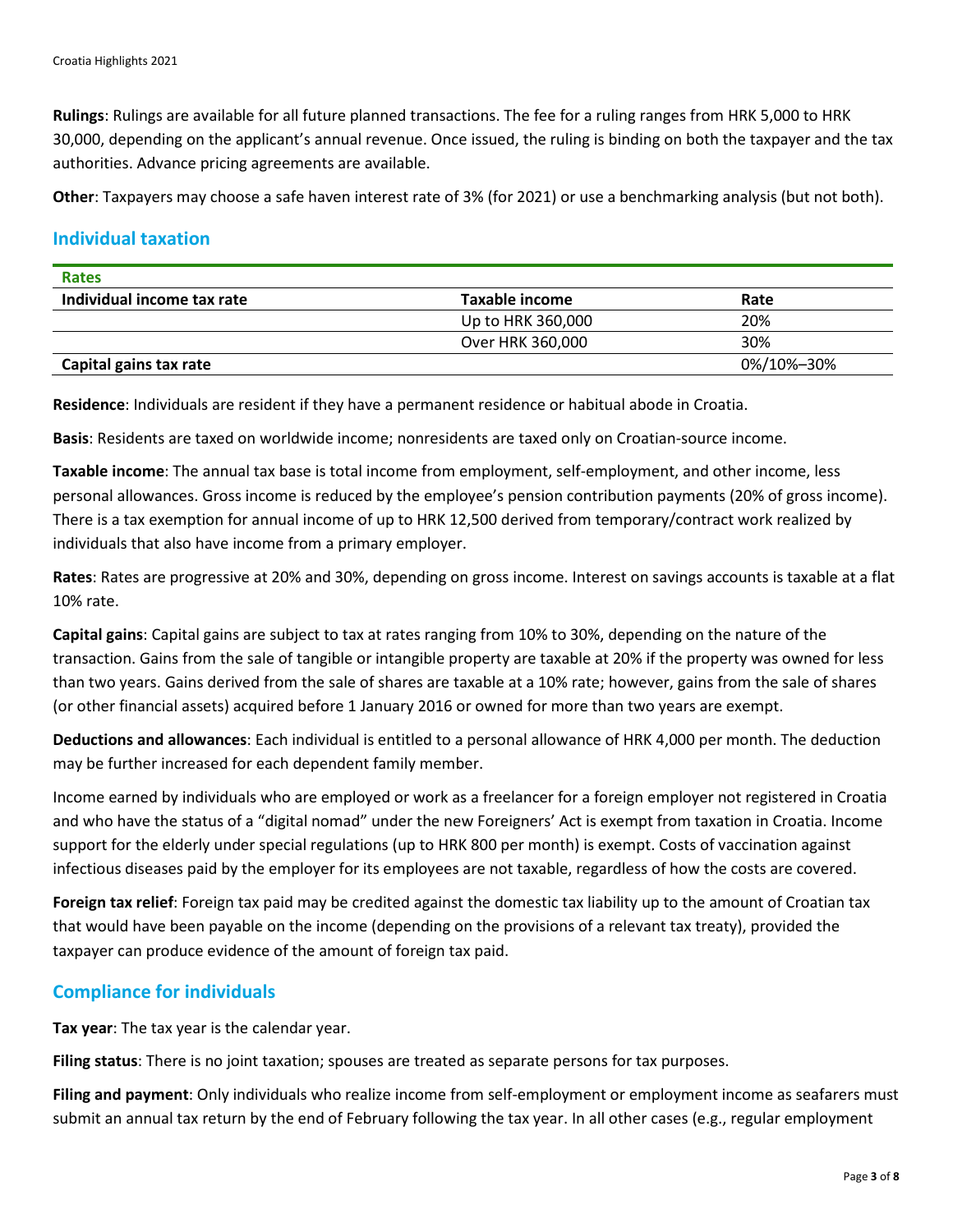income, other income) the tax authorities will perform the annual tax calculation and issue the tax assessment accordingly. Any outstanding tax liability must be paid within 15 days of receipt of the annual tax assessment. Individuals realizing income from abroad during tax year 2021 must report such income by 31 January 2022 on a special annual form (INO-DOH form).

Income from property and property rights, capital income (including dividends and capital gains), insurance income, and some types of other income are considered final income, on which tax paid during the year is considered as final, and such income is not included on the annual tax return.

Taxpayers must report capital gains to the tax authorities by the end of February following the tax year (on the JOPPD form). If capital gains are realized and the tax paid outside Croatia, the taxpayer can credit the foreign tax paid (via the annual INO-DOH form) based on the certificate issued by the relevant authority. The deadline for filing the INO-DOH form and the certificate of tax paid is 31 January following the tax year. If the certificate of tax paid cannot be obtained by 31 January, it may be filed by 30 November following the tax year.

**Penalties**: Penalty interest is charged at a rate of 5.75% per annum (this rate will be valid until at least 30 June 2021), and penalties range from HRK 5,000 to HRK 50,000.

**Rulings**: Rulings are available for all future planned transactions. Individual taxpayers must pay a fee of HRK 5,000 per ruling. Once issued, the ruling is binding on both the taxpayer and the tax authorities.

# **Withholding tax**

| <b>Rates</b>                       |                  |                   |                     |                   |
|------------------------------------|------------------|-------------------|---------------------|-------------------|
| <b>Type of payment</b>             | <b>Residents</b> |                   | <b>Nonresidents</b> |                   |
|                                    | Company          | <b>Individual</b> | Company             | <b>Individual</b> |
| <b>Dividends</b>                   | 0%               | 10%               | 10%/20%             | 10%               |
| <b>Interest</b>                    | 0%               | 10%               | 15%/20%             | 10%               |
| <b>Royalties</b>                   | 0%               | 20%               | 15%/20%             | 20%               |
| <b>Fees for technical services</b> | 0%               | 20%               | 15%/20%             | 20%               |

**Dividends**: Dividends paid to a nonresident (other than a private individual) are subject to a 10% withholding tax, unless the rate is reduced or an exemption applies under a tax treaty, or the dividends qualify for an exemption under the EU parent-subsidiary directive. However, dividends paid to entities in countries that are listed as noncooperative jurisdictions for tax purposes (i.e., on the EU "blacklist") and that have not concluded a tax treaty with Croatia are subject to a 20% withholding tax. Dividend payments to resident and nonresident individuals are taxed at a rate of 10%. Dividend payments to resident companies are not subject to withholding tax.

**Interest**: A 15% withholding tax is levied on interest paid to a nonresident (other than a private individual), unless the rate is reduced or an exemption applies under a tax treaty or the EU interest and royalties directive. However, interest paid to entities in countries that are listed as noncooperative jurisdictions for tax purposes (i.e., on the EU blacklist) and that have not concluded a tax treaty with Croatia is subject to a 20% withholding tax. Interest payments to resident and nonresident individuals are taxed at a rate of 10%. Interest payments to resident companies are not subject to withholding tax.

**Royalties**: A 15% withholding tax is levied on royalties paid to a nonresident (other than a private individual), unless the rate is reduced or an exemption applies under a tax treaty or the EU interest and royalties directive. However, royalties paid to entities in countries that are listed as noncooperative jurisdictions for tax purposes (i.e., on the EU blacklist) and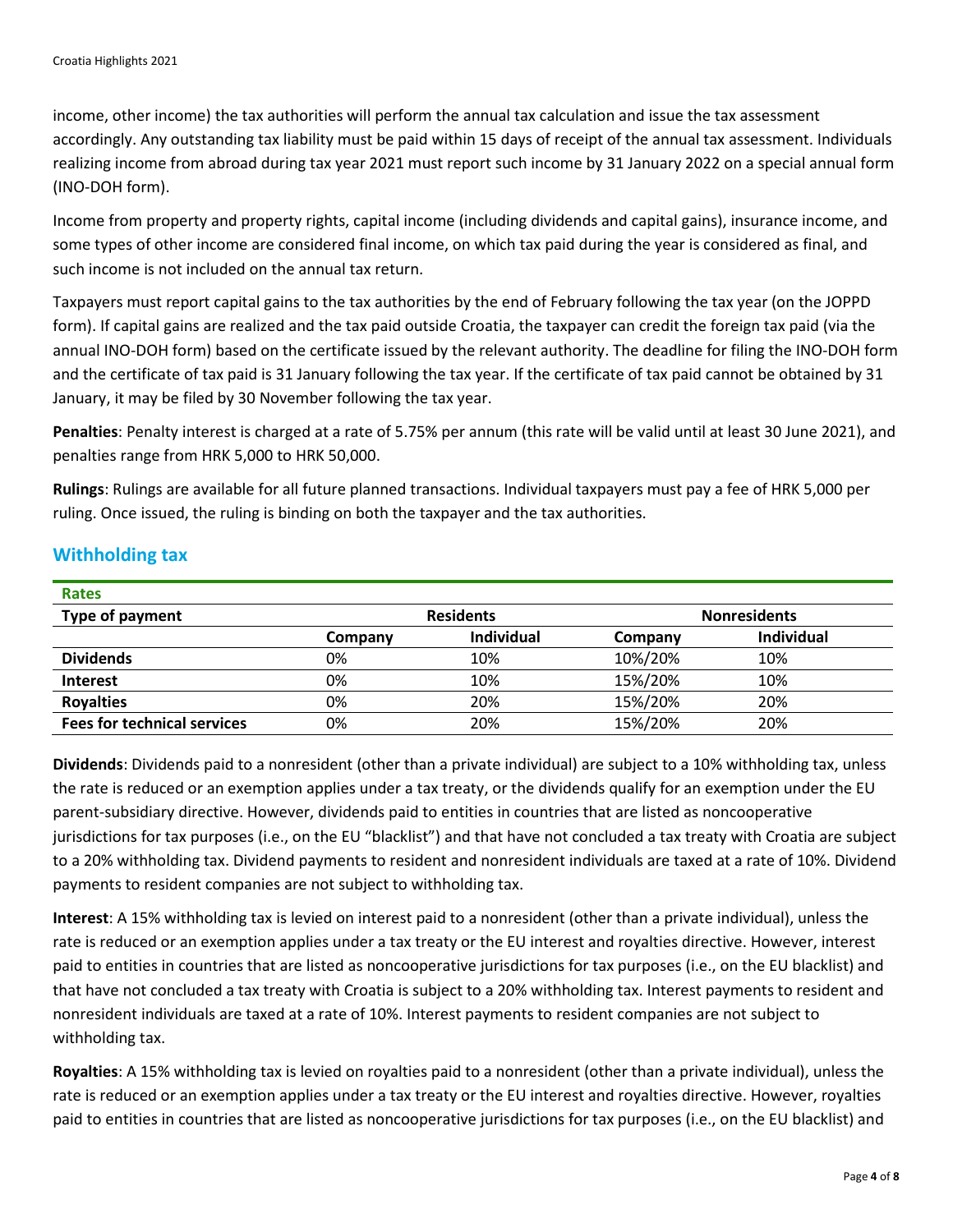that have not concluded a tax treaty with Croatia are subject to a 20% withholding tax. Royalty payments to resident and nonresident individuals are taxed at a rate of 20%. Royalties paid to resident companies are not subject to withholding tax.

**Fees for technical services**: A 15% withholding tax is levied on technical service fees (for market research, audit, tax consulting, or business consulting) paid to a nonresident entity, unless the rate is reduced or an exemption applies under a tax treaty. However, fees paid to entities in countries that are listed as noncooperative jurisdictions for tax purposes (i.e., on the EU blacklist) and that have not concluded a tax treaty with Croatia are subject to a 20% withholding tax. Technical service fee payments to resident and nonresident individuals are taxed at a rate of 20%. Technical service fee payments to resident companies are not subject to withholding tax.

**Branch remittance tax**: There is no branch remittance tax.

**Other**: A 15% withholding tax rate generally is levied on payments of fees for services (other than technical services) to a nonresident entity, unless the rate is reduced or an exemption applies under a tax treaty. However, fees paid to entities in countries that are listed as noncooperative jurisdictions for tax purposes (i.e., on the EU blacklist) and that have not concluded a tax treaty with Croatia are subject to a 20% withholding tax. Payments of fees for services to resident and nonresident individuals are taxed at a rate of 20%. Payments of fees for services to resident companies are not subject to withholding tax.

Fees paid to foreign enterprises by domestic or foreign payers for the performance of nonresident artists, entertainers, and sportspersons in Croatia are subject to a 10% withholding tax. There is no obligation to calculate personal income tax and social security contributions for the individual performer if the withholding tax is paid.

#### **Anti-avoidance rules**

**Transfer pricing**: Transfer pricing rules apply to domestic and cross-border transactions between related parties, as well as to domestic transactions if one of the parties is operating at a loss, has tax losses carried forward, pays tax at lower rate, or qualifies for tax relief. Transfer pricing methodologies are prescribed in accordance with the OECD transfer pricing guidelines. Transfer pricing studies and benchmark analyses are required. Country-by-country reporting is required for certain multinational groups.

Advance pricing agreements are available. Taxpayers may choose a safe haven interest rate of 3% (for 2021) or use a benchmarking analysis (but not both).

Benchmarking analyses of interest rates for intercompany loans are available under certain conditions.

**Interest deduction limitations**: A portion of the interest paid on loans granted by a shareholder or related party, or granted by a third party and guaranteed by a shareholder, is not deductible if the shareholder holds 25% or more of the shares/voting rights of the taxpayer and the value of the loan exceeds four times the value of the shareholder's share of the taxpayer's equity. If loans subject to the thin capitalization rules exceed the 4:1 ratio at any time, the amount of interest attributable to the excess is not deductible. The thin capitalization rules do not apply to loans granted by banks or other financial institutions, although the application of the exemption is unclear if the bank loan is guaranteed by the shareholder or another related party.

Croatia has implemented the interest deduction limitation rule in the EU Anti-Tax Avoidance Directive (ATAD) into its domestic law. Taxpayers may deduct net financing expenses of up to 30% of their EBITDA (although net financing expenses up to EUR 3 million may be deducted, regardless of whether the expenses involve related parties). The definition of financing expense is broad and includes interest, as well as all other expenses related to obtaining the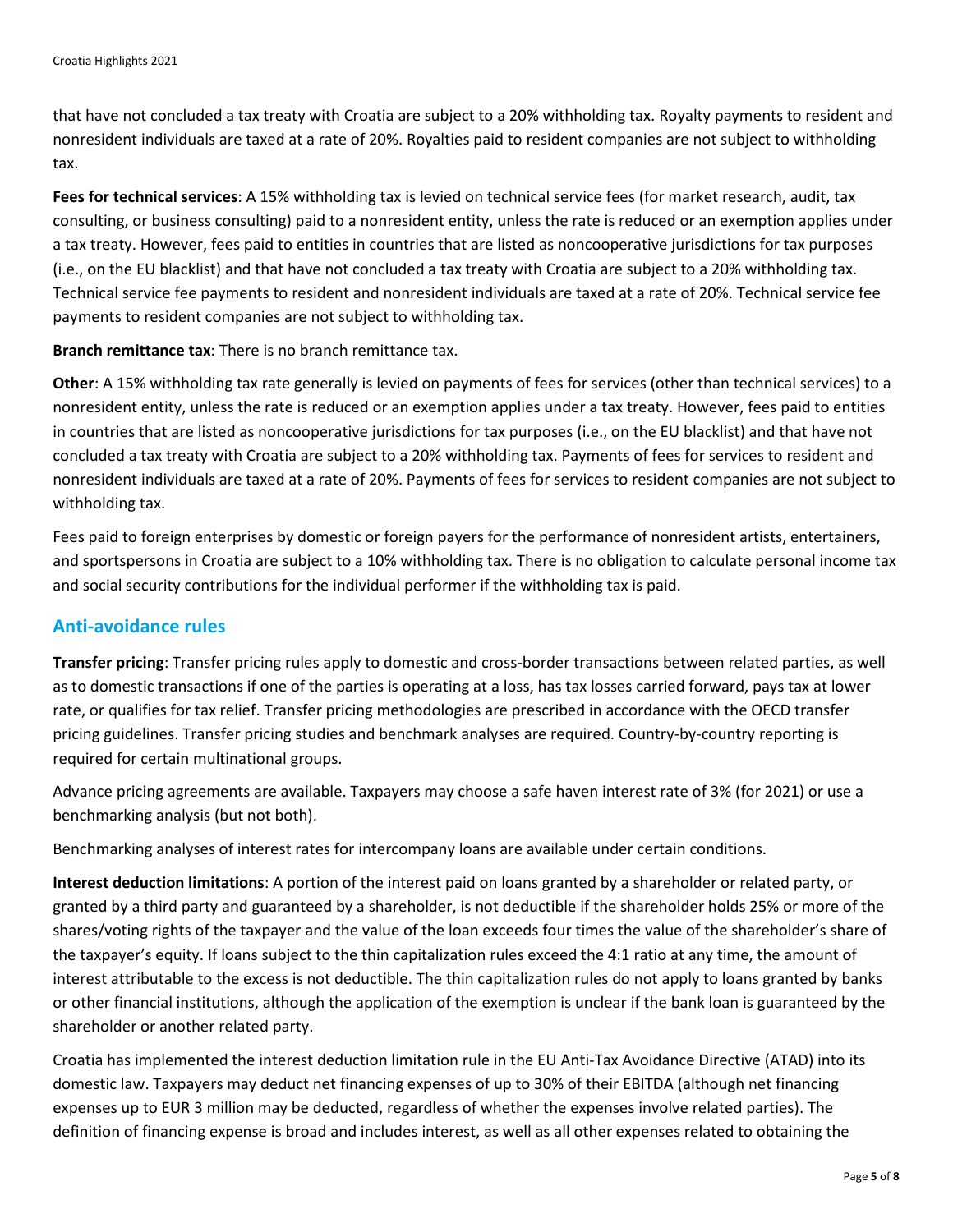financing, e.g., exchange rate differences, financing fees, etc. Any excess expense amount may be carried forward for up to three years (subject to the 30% EBITDA limitation). This amount may be reduced for interest determined not to be deductible under the thin capitalization or related party rules. Financial institutions and "standalone" taxpayers that are not part of a group fall outside the scope of the interest expense deduction limitation rules.

**Controlled foreign companies**: CFC rules have been introduced as part of the implementation of the ATAD. The CFC rules attribute certain passive income of a low-taxed controlled foreign entity to its Croatian shareholders. A CFC is any legal entity or permanent establishment located in another country if more than 50% of the votes or value of the entity is held by Croatian shareholders, and if the corporate income tax paid by the entity is less than the difference between the corporate income tax that would have been paid under Croatian tax laws and the actual corporate income tax paid.

The categories of income of the CFC that may be attributed are interest or other income from financial assets, license or other intellectual property income, dividends/shares in profit, finance leasing, insurance, banking and other financial activities, and the sale and purchase of goods and services procured with related parties with little or no economic value added.

The CFC rules will not apply if a CFC carries out substantial economic activity through the engagement of staff, equipment, property, and buildings, as evidenced by relevant facts and circumstances or if such income comprises no more than one-third of the foreign entity's total income.

**Hybrid mismatches**: Hybrid mismatch rules have been introduced as part of the implementation of the ATAD. Hybrid mismatches are the consequence of differences in the legal characterization of payments (financial instruments) or entities that arise as a result of the interaction between the legal systems of two jurisdictions. The effect of such mismatches can be a double deduction (i.e., a deduction of the same expense in more than one jurisdiction) or a deduction without inclusion (i.e., a deduction of the income in one state without the inclusion of the income in the tax base of the other state). The deductibility of such payments will be limited in the case of a double deduction (a deduction is allowed only in the state of source of the payment) and deduction without inclusion (a deduction will not be allowed). The hybrid mismatch rules apply as from 1 January 2020, with the exception of the reverse hybrid mismatch rules, which are effective as from 1 January 2022.

**Economic substance requirements**: For tax purposes, the facts relating to transactions should be determined based on their economic substance. In addition, if certain benefits that can be estimated are realized by a taxpayer without any legal basis, the tax authorities may compute the tax liability in accordance with a special law regulating particular types of tax. Croatian legislation does not provide specific details relating to economic substance, but substance is assessed by the tax authorities on a case-by-case basis.

**Disclosure requirements**: See under "Transfer pricing."

**Exit tax**: Exit tax has been introduced as part of the implementation of the ATAD. The exit tax rules provide that a taxpayer will be subject to corporate tax on the unrealized appreciation of assets (hidden reserves). Exit tax will be paid on the difference between an asset's market value and its value determined for tax purposes if the asset or a business is transferred and Croatia loses its ability to tax the asset/business. The tax will apply while the asset/business is still under full control of the original owner. The same treatment applies in the case of a transfer of tax residence.

Individuals are not subject to exit tax.

**General anti-avoidance rule**: To apply the general anti-avoidance rule (GAAR), the tax authorities are required to show that tax abuse exists, based on objective circumstances. Tax abuse arises where a taxpayer carries out a transaction that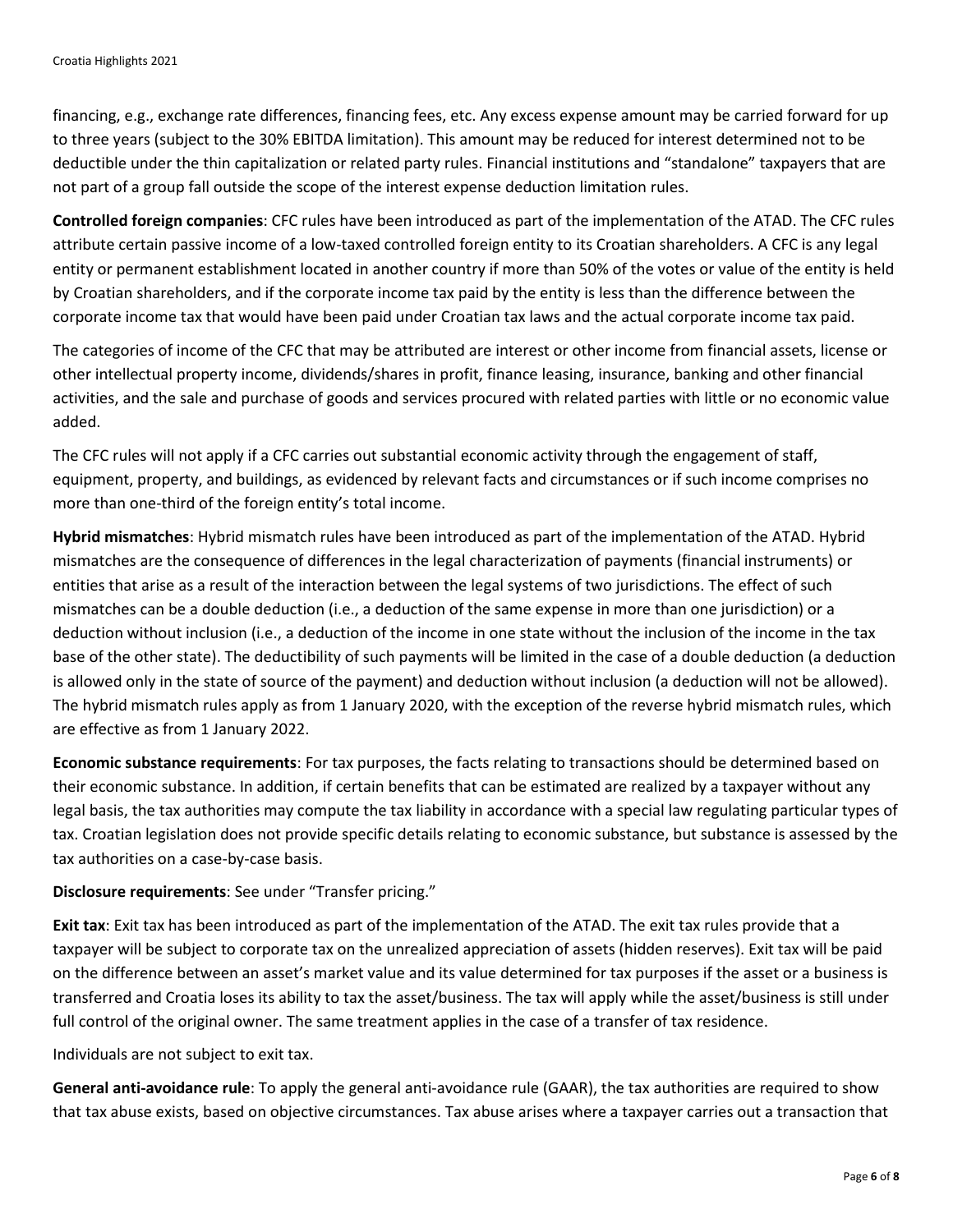allows it to avoid tax or claim a tax benefit that is contrary to the legislative intent underlying the law. The GAAR will not apply if the taxpayer can demonstrate that the transaction could be justified by motives other than tax avoidance, i.e., that the taxpayer's choice was motivated by non-tax reasons. If the taxpayer fails to demonstrate one or more sufficient non-tax-based motives, the tax authorities can recalculate the taxable base and tax computation in such a way that taxation in accordance with the legislative objectives is possible, as if there were no abuse.

## **Value added tax**

| <b>Rates</b>         |        |
|----------------------|--------|
| <b>Standard rate</b> | 25%    |
| <b>Reduced rate</b>  | 5%/13% |

**Taxable transactions**: VAT is imposed on the sale of goods, the provision of services, the EU intracommunity acquisition of goods, and on imports.

**Rates**: The standard rate is 25%, with reduced rates of 13% and 5%. Certain supplies are exempt.

**Registration**: Registration for VAT purposes is mandatory where the annual value of transactions exceeds HRK 300,000. A company may register voluntarily if the threshold is not met, but voluntary registration is for a minimum period of three years. Nonresidents carrying out taxable activities in Croatia do not need to register for VAT purposes. A VAT identification number must be obtained by residents carrying out transactions within the EU.

**Filing and payment**: VAT returns, "EC sales lists," and "EC purchases lists" are due by the 20th day of the current month for the prior VAT period. Payments must be made by the end of the month following the VAT period. VAT-related penalty interest is charged at a rate of 5.75% per annum (this rate will be valid until at least 30 June 2021), and penalties range from HRK 1,000 to HRK 500,000.

**Other**: Taxpayers whose annual turnover did not exceed HRK 15 million in the previous calendar year (increased from HRK 7.5 million as from 1 January 2021) may opt to apply the cash accounting scheme for VAT, with a transitional provision that taxpayers that did not exceed the new threshold in 2020 may submit a statement to the tax authorities by 20 January 2021 to apply the scheme.

As from 1 July 2021, the EU directives on distance sales and the abolition of the VAT exemption for imports of low value goods will be implemented in Croatia. Under the new rules, sales of goods to EU consumers that are not VAT payers will be taxable in the destination member state. VAT reporting on these supplies of goods will be simplified through the use of "one stop shop" reporting systems allowing vendors to declare and pay VAT via a tax portal in one EU member state.

#### **Other taxes on corporations and individuals**

Unless otherwise stated, the taxes in this section apply both to companies and individuals and are imposed at the national level.

**Social security contributions**: Social security contributions consist of pension contributions (borne by the employee, but withheld by the employer) at a rate of 20% of gross salary, and a health and employment contribution (borne and paid by the employer) at a rate of 16.5% of gross salary.

**Payroll tax:** Croatia does not impose payroll tax.

**Capital duty:** Croatia does not impose capital duty.